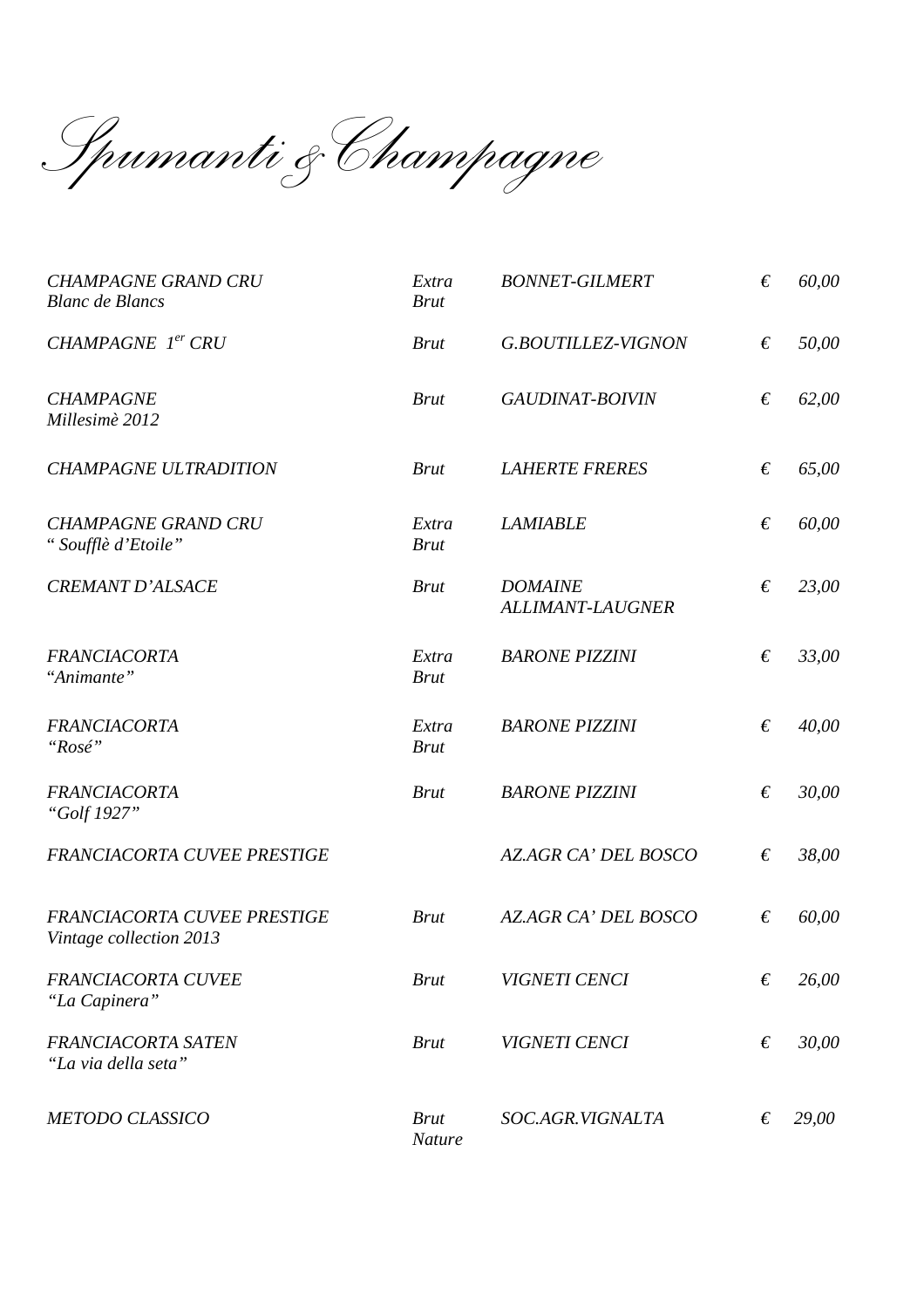| <b>METODO CLASSICO</b><br>Chardonnay Millesimato | Extra<br>Dry           | <b>TERRE DI SAN ROCCO</b>      | € | 28,00 |
|--------------------------------------------------|------------------------|--------------------------------|---|-------|
| PROSECCO DI VALDOBBIADENE                        | Sur Lie                | AZ. AGR. CASA COSTE PIANE      | € | 16,00 |
| PROSECCO DI VALDOBBIADENE                        | Extra<br>Dry           | AZ. AGR. CASA COSTE PIANE      | € | 16,00 |
| PROSECCO DOC TREVISO                             | <b>Brut</b>            | <b>AZAGR RIVE DELLA CHIESA</b> | € | 15,00 |
| PROSECCO DOC TREVISO                             | Extra<br>Dry           | <b>AZAGR RIVE DELLA CHIESA</b> | € | 15,00 |
| <b>SPUMANTE BRUT</b>                             |                        | <b>AZAGR LA CAUDRINA</b>       | € | 15,00 |
| <b>TRENTO DOC</b>                                | Perlè<br><b>Brut</b>   | <b>FERRARI</b>                 | € | 40,00 |
| <b>TRENTO DOC</b>                                | Perlè<br><b>Bianco</b> | <b>FERRARI</b>                 | € | 50,00 |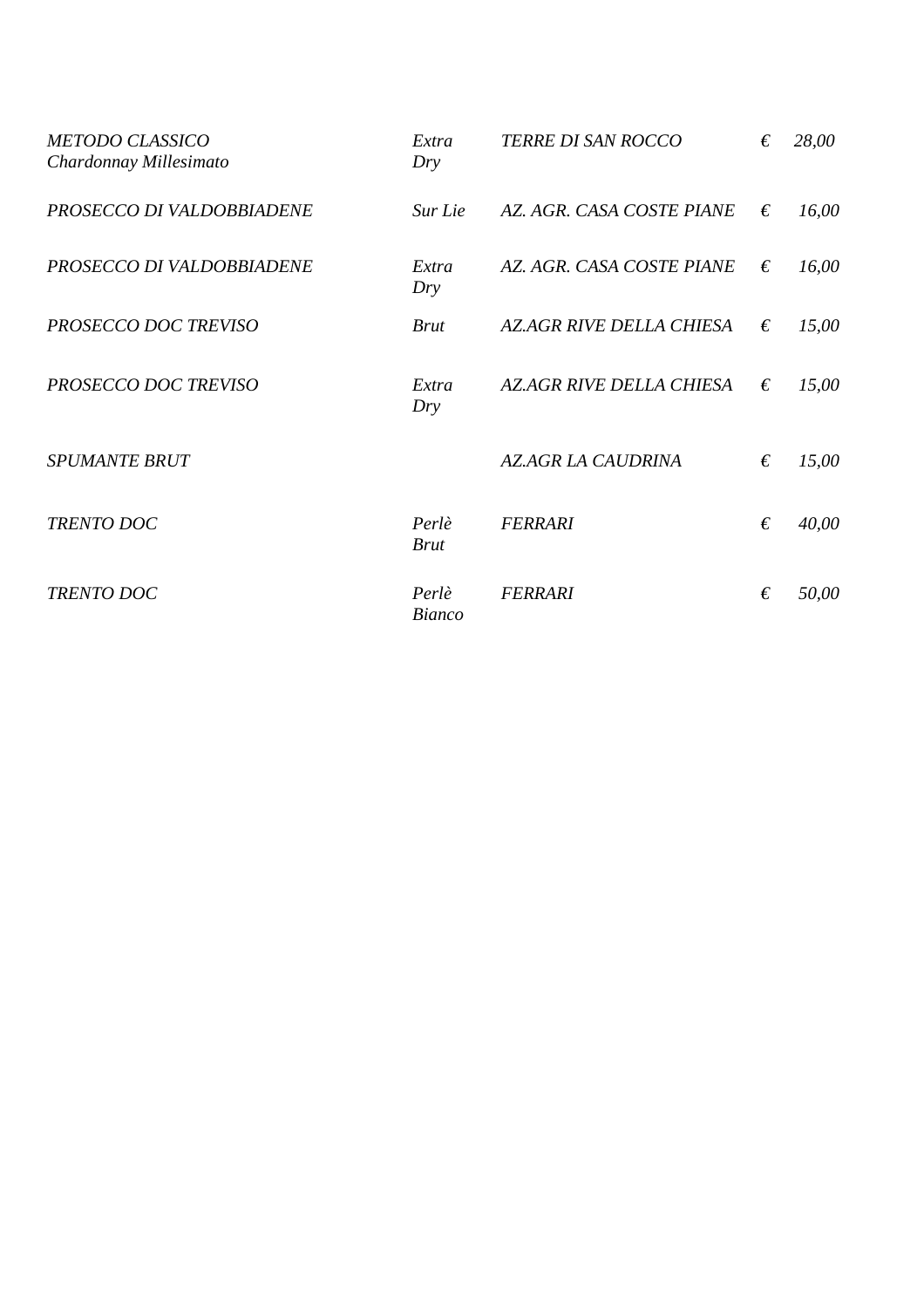*Vini Bianchi* 

| <b>CALIS</b><br>Pignola e Sauvignon Blanc               | 2015 | <b>RIVETTI &amp; LAURO</b>     | € 22,00   |
|---------------------------------------------------------|------|--------------------------------|-----------|
| "CALTO DELLE FATE"<br>Chardonnay, Riesling italico, Tai |      | <b>IL FILO' DELLE VIGNE</b>    | € 20,00   |
| <b>CHARDONNAY</b>                                       |      | TERRE DI SAN ROCCO             | € $16,00$ |
| <b>CHARDONNAY</b>                                       | 2015 | SOC.AGR.VIGNALTA               | € 24,00   |
| CHARDONNAY BIO ANIMAVERSA                               | 2016 | <b>AGRICOLA VERSA SAS</b>      | € $16,00$ |
| "FIORE DI CAMPO"<br>Bianco IsonzoDOC                    | 2018 | <b>LIS NERIS</b>               | € 18,00   |
| FRIULANO COLLIO                                         | 2017 | <b>RUSSIZ SUPERIORE</b>        | € 24,00   |
| <b>FRIULANO</b>                                         | 2017 | <b>MARIO SCHIOPPETTO</b>       | € $18,00$ |
| "GLERIS"<br>Glera, Riesling                             |      | <b>AZ.AGR CASA COSTE PIANE</b> | € $16,00$ |
| <b>GRUNER VELTLINER</b>                                 | 2019 | <b>WEINGUT OTT</b>             | € 25,00   |
| <b>KERNER</b>                                           | 2018 | <b>MANNI NOSSING</b>           | € 25,00   |
| <b>LUGANA</b>                                           | 2019 | <b>AZ.AGR MASI</b>             | € $16,00$ |
| <b>MALVASIA</b>                                         | 2014 | <b>VINOGRADI FON</b>           | € 22,00   |
| <b>MANZONI BIANCO</b>                                   | 2017 | <b>AZ.AGR SARTOR EMILIO</b>    | € $15,00$ |
| MOSCATO GIALLO BIO                                      | 2016 | AGRICOLA VERSA SAS             | € $14,00$ |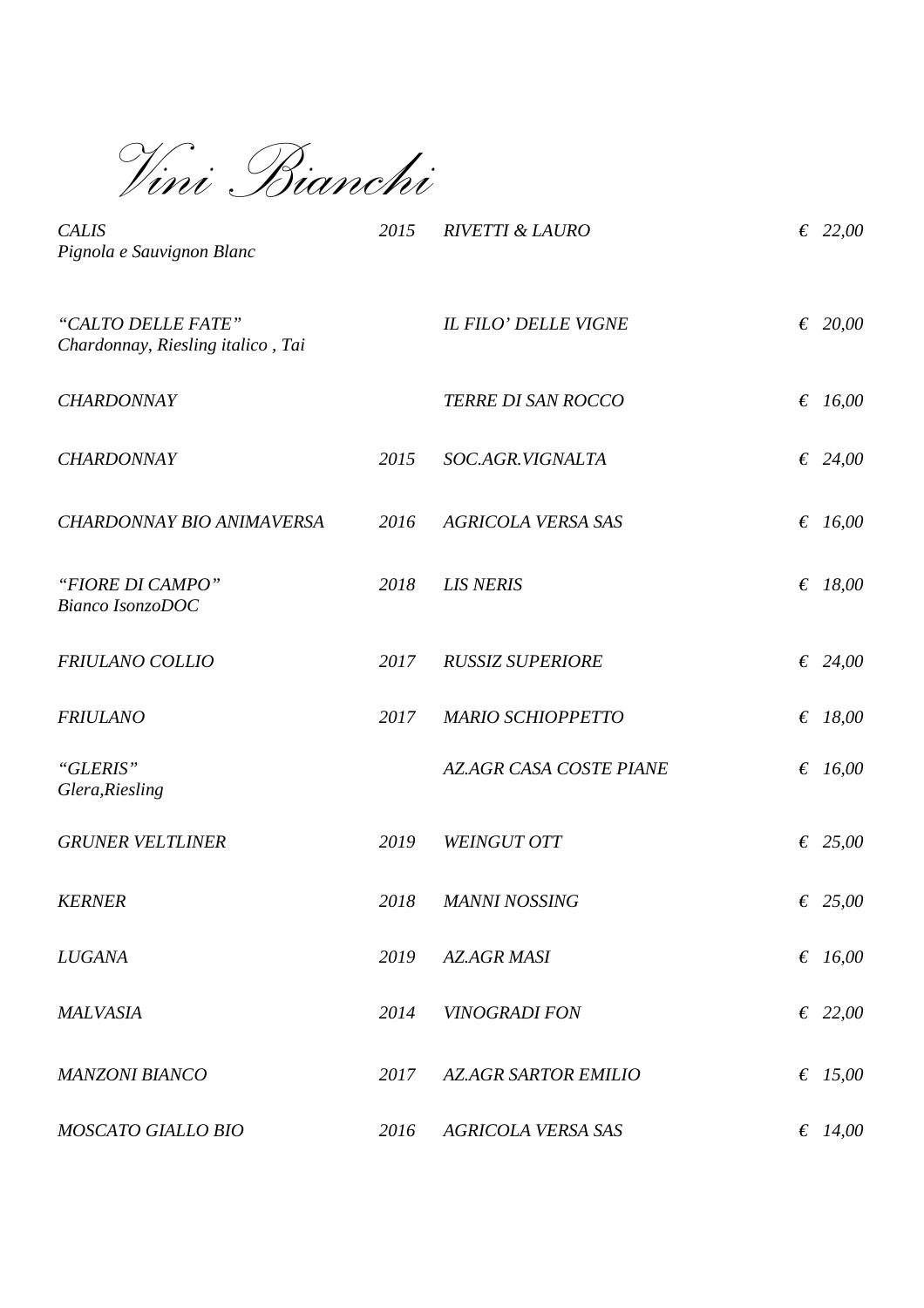| <b>MULLER THURGAU</b>                                       |      | <b>MANNI NOSSING</b>          | € 20,00   |
|-------------------------------------------------------------|------|-------------------------------|-----------|
| <b>ODE BIANCO</b><br>Chardonnay Sauvignon Pinot B. Pinot G. | 2019 | SOC.AGR.VIGNALTA              | € 15,00   |
| PHIGAIA "El Blanco"<br>Sauvignon, Pinot Bianco, Riesling    | 2016 | <b>SERAFINI &amp; VIDOTTO</b> | € 22,00   |
| <b>PINOT GRIGIO</b>                                         | 2016 | <b>MARCO FELLUGA</b>          | € $18,00$ |
| <b>PINOT GRIGIO</b>                                         | 2018 | <b>LIS NERIS</b>              | € 21,00   |
| <b>PINOT GRIGIO</b>                                         | 2014 | TERRE DI SAN ROCCO            | € 17,00   |
| RIBOLLA GIALLA                                              | 2018 | <b>LIS NERIS</b>              | € 21,00   |
| RIESLING LANGENLOIS KAMPTAL                                 | 2017 | <b>RABL</b>                   | € 25,00   |
| <b>SILVANER</b>                                             | 2017 | <b>MANNI NOSSING</b>          | € 24,00   |
| SOAVE CLASSICO                                              | 2019 | AZ.AGR. GINI SANDRO E CLAUDIO | € $19,00$ |
| TERRALBA DI BAONE<br>Chardonnay, Riesling Italico, Tai      |      | <b>IL FILO' DELLE VIGNE</b>   | € $16,00$ |
| TOCAI FRIULANO DOC                                          | 2017 | <b>RONCO BLANCHIS</b>         | € $17,00$ |
| VERMENTINO IGT TOSCANA<br>L'Airone                          | 2018 | <b>GUADO AL MELO</b>          | € $16,00$ |
| VERMENTINO IGT TOSCANA                                      | 2019 | <b>AZ.AGR SAN BENEDETTO</b>   | € $18,00$ |
| <b>VERNACCIA DI SAN GIMIGNANO</b><br><b>DOCG</b>            | 2017 | <b>AZ.AGR SAN BENEDETTO</b>   | € $18,00$ |
| VERSAVO' BIANCO IGT VENETO BIO                              | 2016 | <b>AGRICOLA VERSA SAS</b>     | € $14,00$ |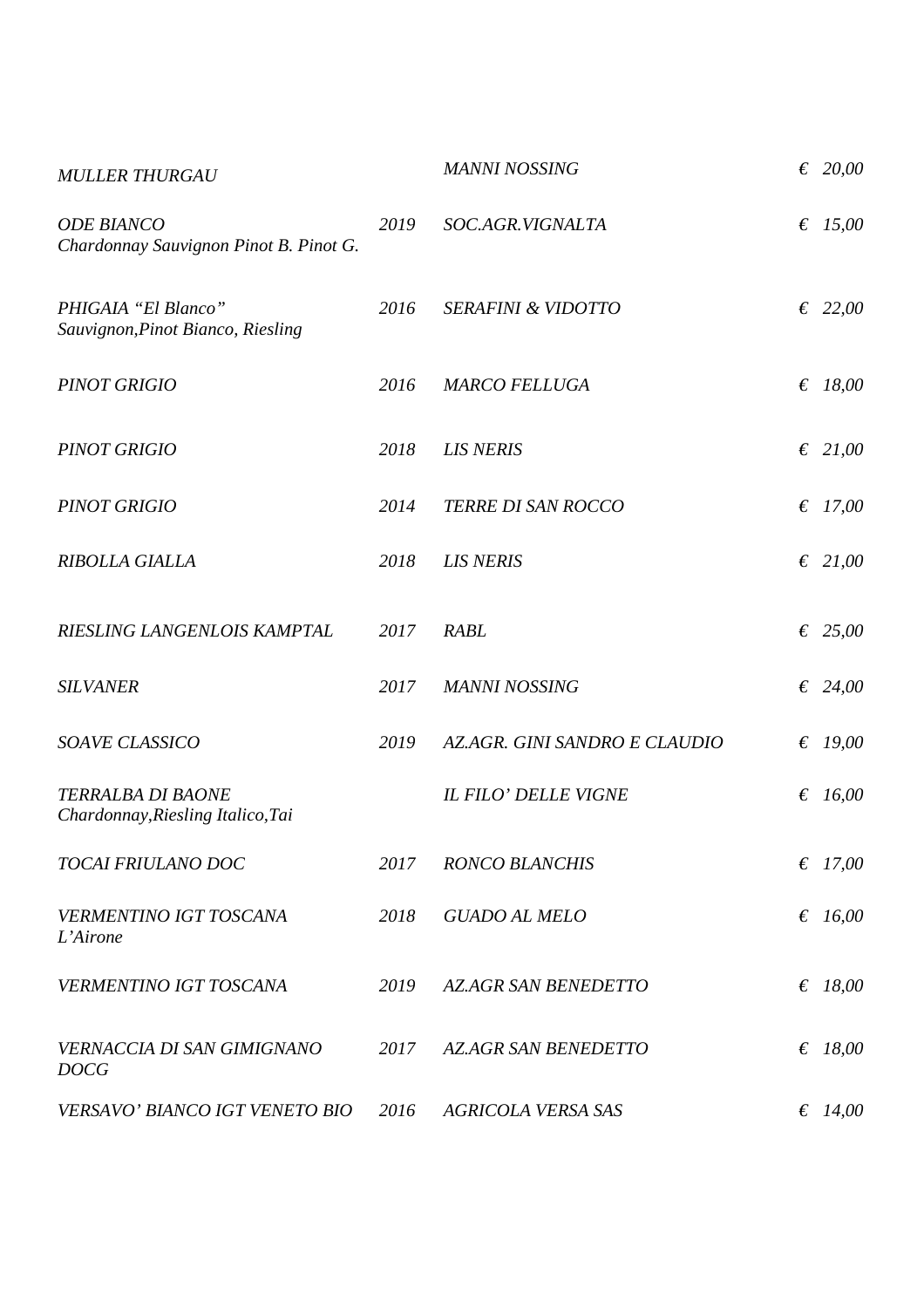*ZIBIBBO SICILIA IGP Jardinu* 

 *COSTE GHIRLANDA € 30,00*

*Bottiglie 375ml* 

| <b>PINOT GRIGIO</b>                       | 2018 | <b>MARCO FELLUGA</b>         | $\epsilon$ 10,00 |
|-------------------------------------------|------|------------------------------|------------------|
| SOAVE CLASSICO                            | 2019 | AZ.AG. GINI SANDRO E CLAUDIO | $\epsilon$ 10,00 |
| $***$                                     | ***  | ***                          |                  |
| <b>CABERNET SAUVIGNON</b>                 | 2017 | <b>LIS NERIS</b>             | $\epsilon$ 11,00 |
| CHIANTI CLASSICO                          | 2017 | CASTELLO MONSANTO            | $\epsilon$ 12,00 |
| <b>MERLOT</b><br>Collio DOC               | 2014 | <b>MARCO FELLUGA SRL</b>     | €<br>9,00        |
| <b>ROSSO RISERVA</b><br>Colli Euganei DOC | 2014 | <b>SOC.AGR VIGNALTA</b>      | $\epsilon$ 11,00 |
| VALPOLICELLA CLASSICO DOC<br>"Bonacosta"  | 2017 | <b>AZ.AGR MASI</b>           | € $10,00$        |
| VALPOLICELLA RIPASSO SUP.<br>"Ripassa"    | 2015 | <b>ZENATO</b>                | $\epsilon$ 13,00 |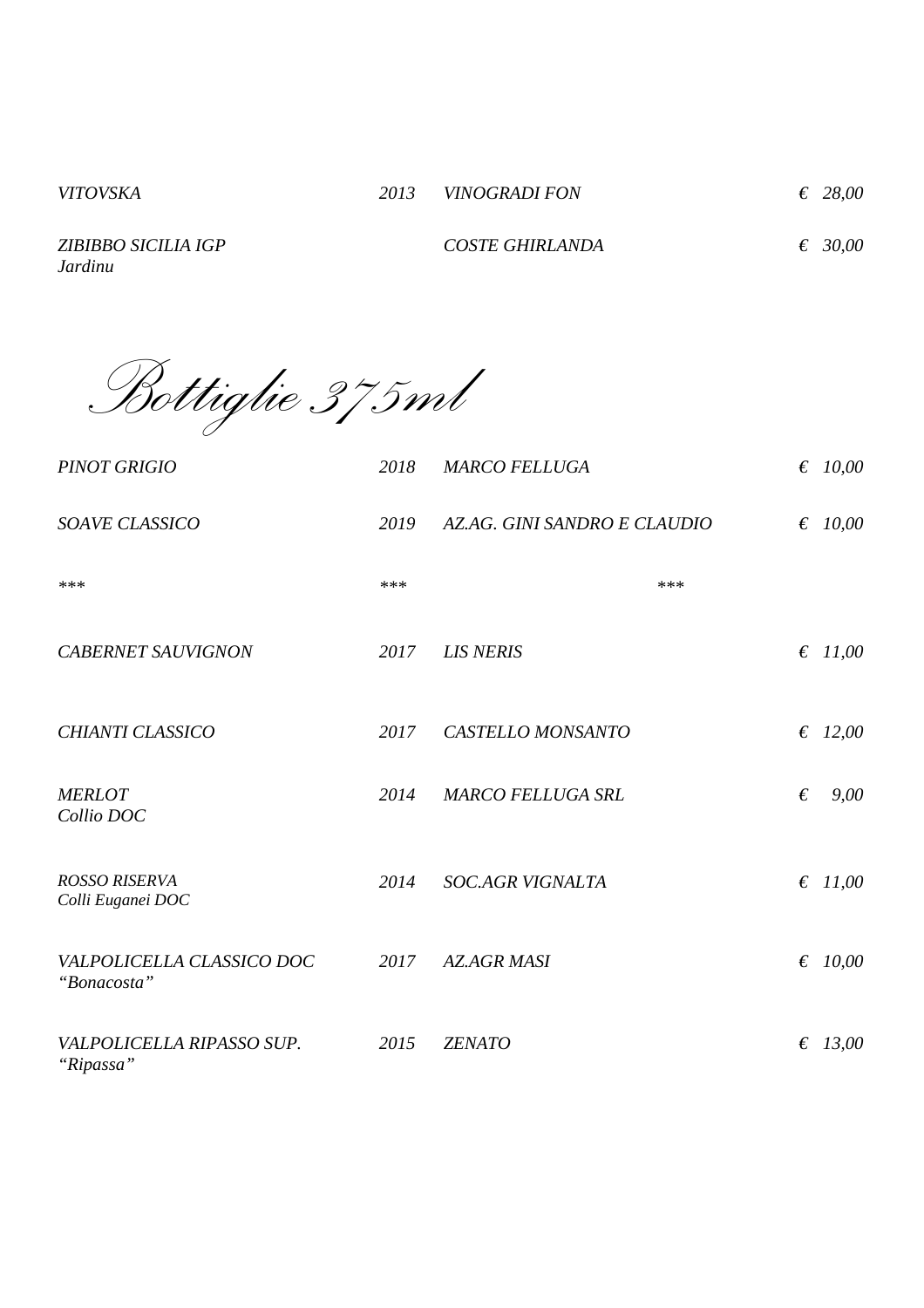*Vini Rossi* 

| <b>AGNO TINTO</b>                                            | 2013        | AZ. AGR.VIGNALTA                | € | 30,00  |
|--------------------------------------------------------------|-------------|---------------------------------|---|--------|
| AMARONE DELLA VALP. 11,50                                    | 2001        | AZ. AGR. ROCCOLO GRASSI         | € | 158,00 |
| AMARONE DELLA VALPOLICELLA                                   | 2015        | <b>ZENATO</b>                   | € | 60,00  |
| <b>BARBARESCO BRIC TUROT l. 1,5</b>                          | 1997        | <b>PRUNOTTO SRL</b>             | € | 269,00 |
| <b>BARBARESCO BRIC TUROT 11,5</b>                            | 1998        | <b>PRUNOTTO SRL</b>             | € | 257,00 |
| <b>BARBERA FRIZZANTE</b><br>La Guerriera                     | 2019        | AZ. AGR. LA CAUDRINA            | € | 16,00  |
| <b>BARBERA D'ASTI SUPERIORE</b><br><b>MonteVenere</b>        | 1998        | AZ. AGR. LA CAUDRINA            | € | 45,00  |
| <b>BARBERA D'ASTI SUPERIORE 11,5</b><br><b>MonteVenere</b>   | 2014        | AZ. AGR. LA CAUDRINA            | € | 50,00  |
| <b>BARDOLINO</b><br>Frescaripa                               | 2019        | AZ. AGR. MASI                   | € | 15,00  |
| <b>BAROLO BUSSIA 11,5</b>                                    | 1997        | <b>PRUNOTTO SRL</b>             | € | 353,00 |
| <b>BAROLO BUSSIA 13,0</b>                                    | 1998        | <b>PRUNOTTO SRL</b>             | € | 732,00 |
| <b>BROLO CAMPOFIORIN ORO</b><br>Corvina, Rondinella, Oseleta | 2016        | AZ. AGR. MASI                   | € | 25,00  |
| <b>CABERNET</b>                                              |             | AZ.VITIVINICOLA PARCO DEL VENDA | € | 10,00  |
| CABERNET - MERLOT 11,5<br>Graf Von Meran                     | <i>2001</i> | <b>MERAN WEINKELLEREI</b>       | € | 65,00  |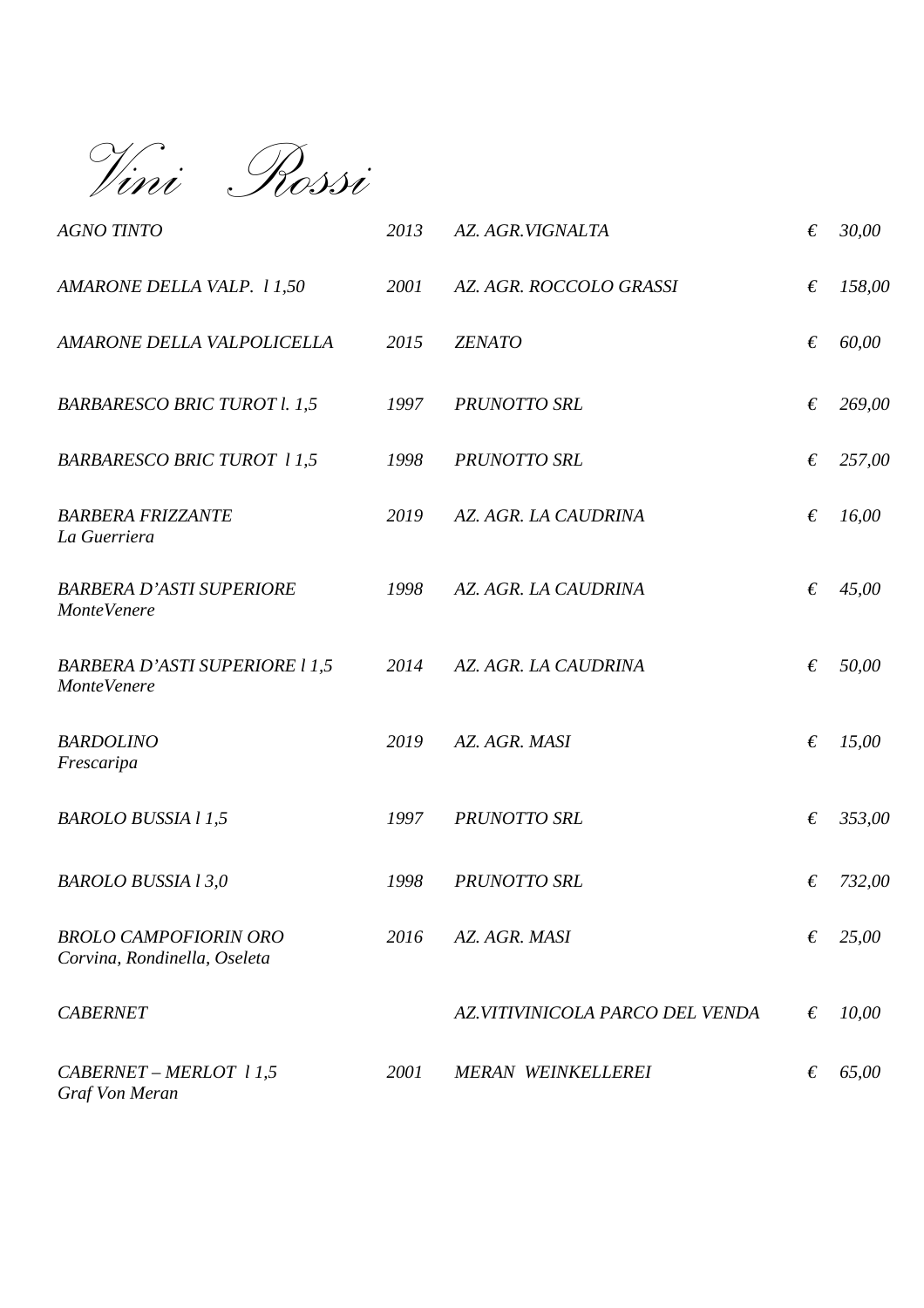| <b>CABERNET FRANC</b>                                               | 2017 | <b>RUSSIZ SUPERIORE</b>        | € | 26,00 |
|---------------------------------------------------------------------|------|--------------------------------|---|-------|
| <b>CABERNET SAUVIGNON</b>                                           | 2015 | AZ. AGR. LOREDAN GASPARINI     | € | 16,00 |
| CAPO DI STATO DOC MONTELLO<br>C.Franc, C, Sauvignon, Malbec, Merlot | 2015 | <b>AZAGR LOREDAN GASPARINI</b> | € | 60,00 |
| CARANTAN 1.1,5<br>Rosso Venezia Giulia                              | 1998 | <b>MARCO FELLUGA SRL</b>       | € | 75,00 |
| CHIANTI CLASSICO                                                    | 2015 | CASTELLO MONSANTO              | € | 22,00 |
| CHIANTI CLASSICO DOCG                                               | 2018 | <b>AZ.AGR. SAN BENEDETTO</b>   | € | 19,00 |
| <b>CHIANTI RISERVA DOCG</b>                                         | 2016 | <b>AZAGR. SAN BENEDETTO</b>    | € | 28,00 |
| CHIANTI CLASSICO RISERVA                                            | 2016 | CASTELLO MONSANTO              | € | 32,00 |
| DOLCETTO D'ALBA DOC                                                 | 2018 | <b>GIORGIO SOBRERO</b>         | € | 15,00 |
| GEMOLA COLLI EUGANEI DOC<br>Merlot 70%, Cabernet Franc 30%          | 2012 | <b>SOC.AGR VIGNALTA</b>        | € | 45,00 |
| <b>LAMBRUSCO</b><br>Fontana dei Boschi                              | 2016 | AZ.AGR VITTORIO GRAZIANO       | € | 18,00 |
| LAMBRUSCO DELL'EMILIA<br>"Ugolino"                                  | 2018 | AZ.AGR FARAGOSA                | € | 15,00 |
| <b>MARZEMINO</b><br>"Belvedere"                                     | 2017 | <b>AZ.AGR CA LUSTRA</b>        | € | 16,00 |
| <b>MERLOT</b><br>"Sasso Nero"                                       | 2016 | <b>AZ.AGR CA LUSTRA</b>        | € | 22,00 |
| <b>MERLOT</b>                                                       | 2016 | <b>RUSSIZ SUPERIORE</b>        | € | 28,00 |
| <b>MERLOT COLLI TREVIGIANI</b><br>Falconera                         | 2015 | <b>AZAGR LOREDAN GASPARINI</b> | € | 18,00 |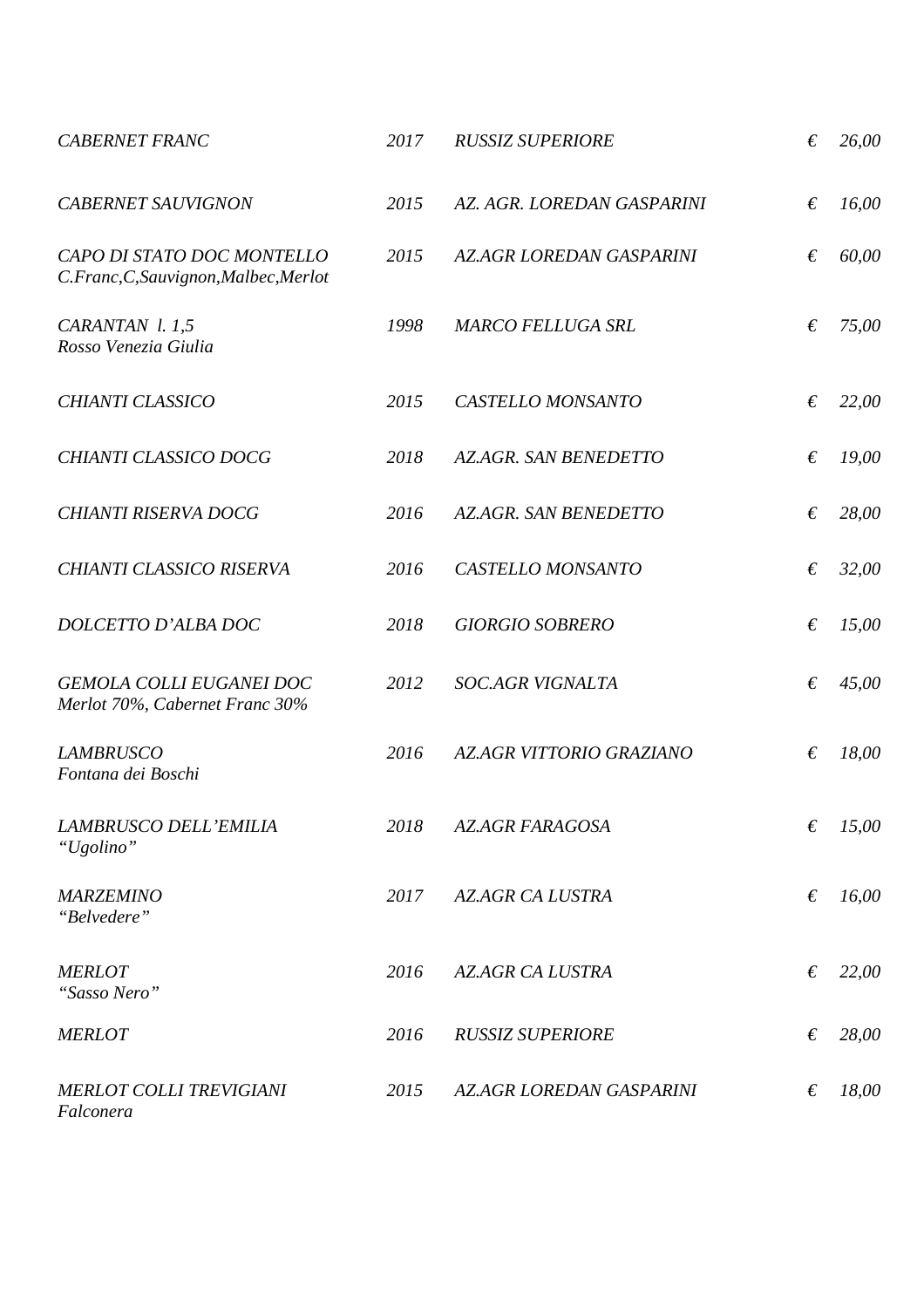| "MORO POLO"<br>Cabernet S.Merlot Carmenere             | 2016 | <b>AZAGR CA LUSTRA</b>          | € | 19,00 |
|--------------------------------------------------------|------|---------------------------------|---|-------|
| <b>MONTSCLAPADE</b>                                    | 1996 | AZ. AGR. GIROLAMO DORIGO        | € | 80,00 |
| <b>OSAR</b><br>Rosso del Veronese IGT(Oseleta)         | 2012 | AZ.AGR. MASI                    | € | 65,00 |
| <b>ODE ROSSO</b><br>Merlot, Cabernet                   | 2018 | <b>AZ.AGR. VIGNALTA</b>         | € | 15,00 |
| "PHI 20" COLLI ASOLANI<br>Cab.Sauv. Cab. Franc, Merlot | 2014 | AZAGR SERAFINI & VIDOTTO        | € | 35,00 |
| <b>PINOT NERO</b><br>"Campo alle more"                 | 2015 | AZAG. GINI SANDRO E CLAUDIO     | € | 40,00 |
| <b>RABOSO</b>                                          |      | AZ.VITIVINICOLA PARCO DEL VENDA | € | 10,00 |
| <b>RIVAROSSA</b><br>C.Sauvignon, Merlot                | 2016 | <b>SCHIOPETTO MARIO</b>         | € | 24,00 |
| <b>ROSALIE ROSE'</b>                                   | 2014 | <b>KELLEREI CANTINA MERAN</b>   | € | 26,00 |
| ROSATO TOSCANA IGT                                     | 2019 | <b>AZ.AGR. SAN BENEDETTO</b>    | € | 16,00 |
| <b>ROSSO "MILIET"</b><br>Doc Montello e Colli Asolani  | 2015 | <b>AZ.AGR SARTOR EMILIO</b>     | € | 20,00 |
| <b>ROSSO RISERVA</b><br>Degli Orzoni                   | 1998 | AZ. AGR. RUSSIZ SUPERIORE       | € | 65,00 |
| <b>SASSOSCURO</b><br>Merlot, Sangiovese, Malbo gentile |      | AZ AGR. VITTORIO GRAZIANO       | € | 20,00 |
| <b>TAI ROSSO</b><br>"El Brico"                         |      | AZ.VITIVINICOLA PARCO DEL VENDA | € | 10,00 |
| <b>TERRANO</b>                                         | 2011 | <b>VINOGRADI FON</b>            | € | 40,00 |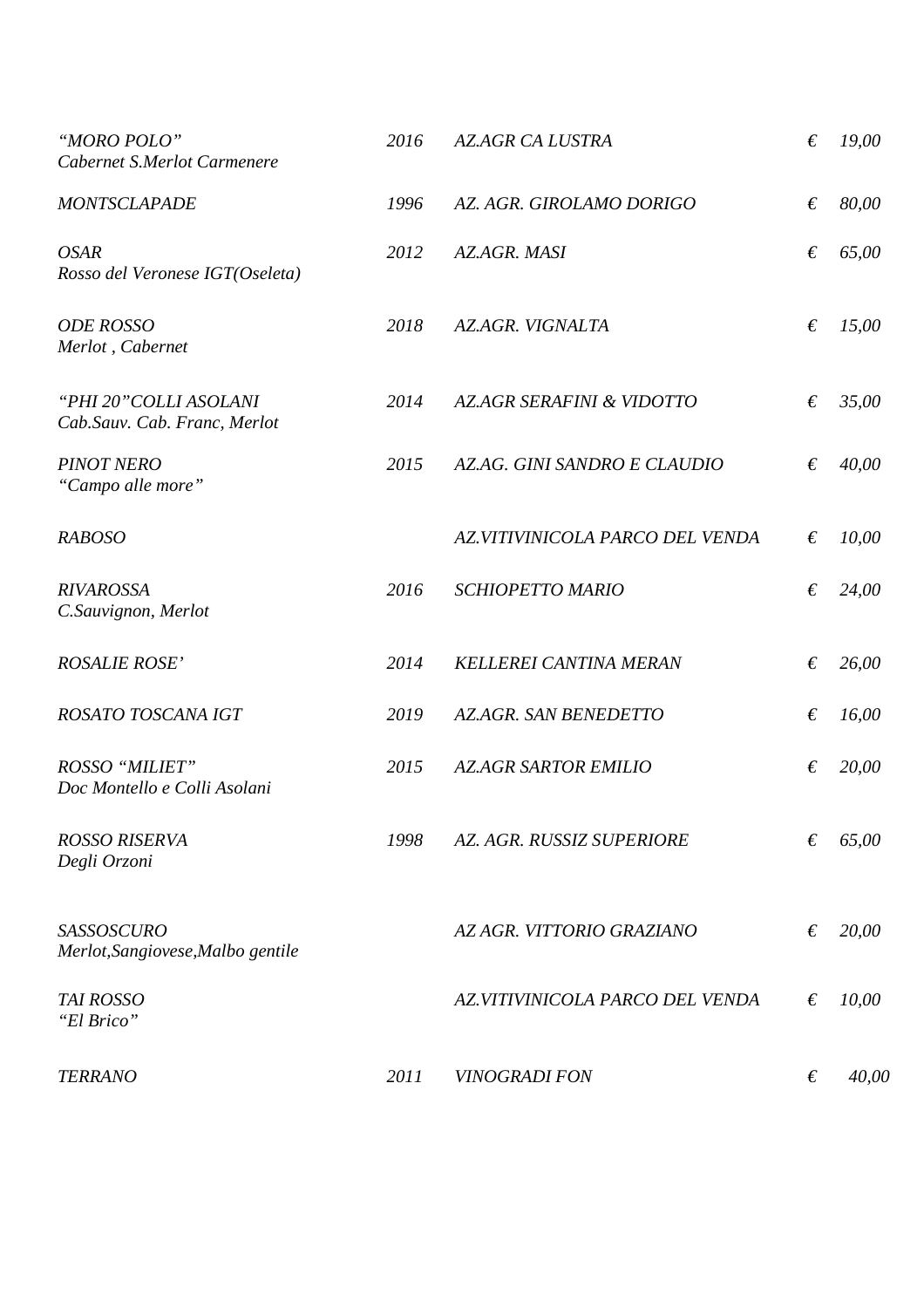| VALPOLICELLA CLASSICO DOC<br>"Bonacosta"                        | 2019 | AZ. AGR. MASI              | € | 16,00 |
|-----------------------------------------------------------------|------|----------------------------|---|-------|
| VALPOLICELLA CLASSICO SUP                                       | 2018 | <i>ZENATO</i>              | € | 16,00 |
| VALPOLICELLA RIPASSO SUP<br>"Ripassa"                           | 2016 | <b>ZENATO</b>              | € | 24,00 |
| VENEGAZZU' DELLA CASA<br>C. Sauvignon, Merlot, C. Franc, Malbec | 2016 | AZ. AGR. LOREDAN GASPARINI | € | 25,00 |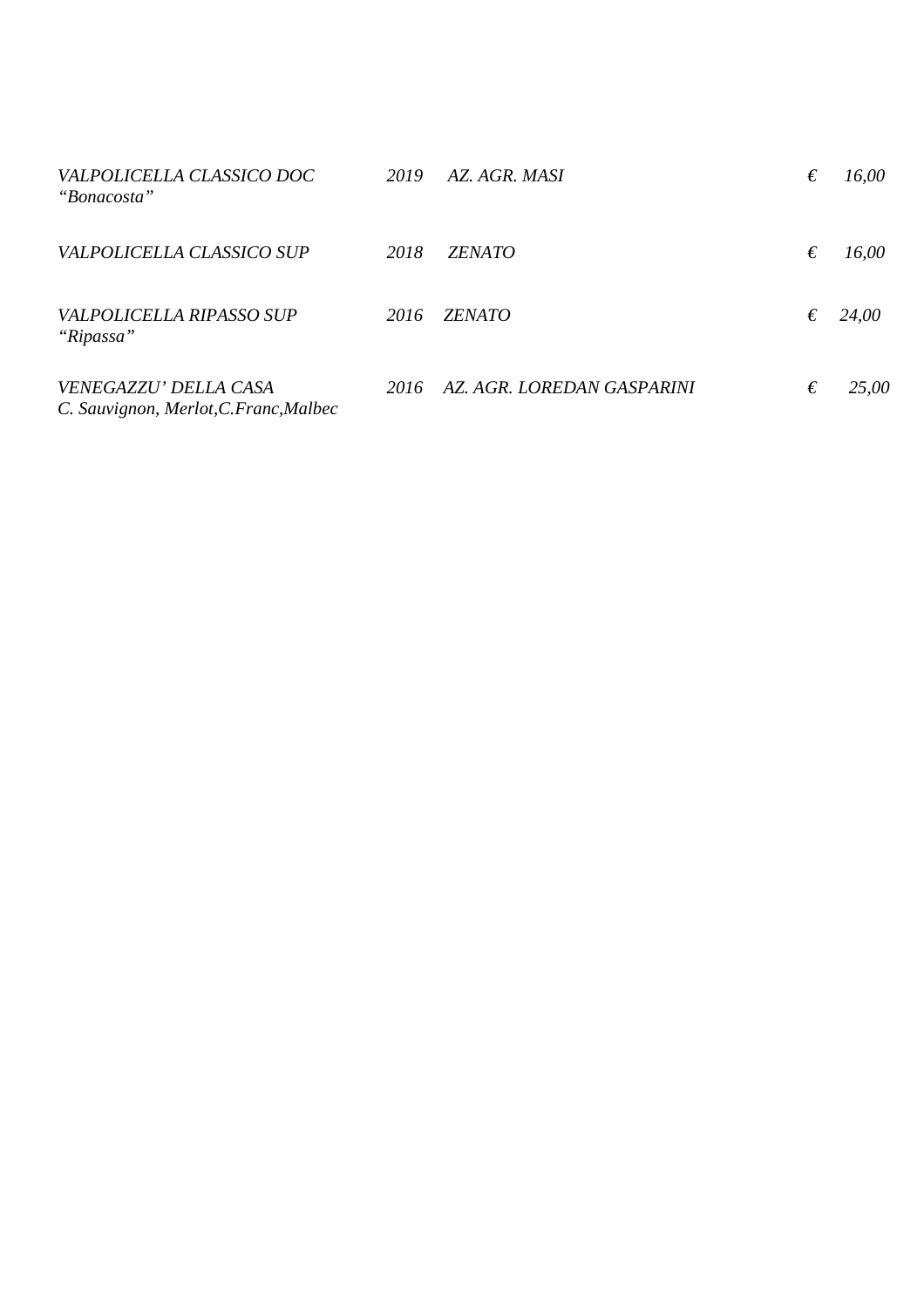*Dessert & Meditazione*

| <b>ACINI NOBILI ml 375</b>                                  | 1998 | AZ. AGR. MACULAN            | € 77,00         |
|-------------------------------------------------------------|------|-----------------------------|-----------------|
| ALPIANAE ml 375<br>Fior d'arancio passito                   | 2013 | AZ. AGR. VIGNALTA           | € 30,00         |
| ASTI SPUMANTE DOCG ml 375<br>La Selvatica                   |      | AZ. AGR.LA CAUDRINA         | $\epsilon$ 9,00 |
| <b>ASTI SPUMANTE DOCG</b><br>La Selvatica                   |      | AZ.AGR. LA CAUDRINA         | € 15,00         |
| <b>COLLI EUGANEI FIOR'ARANCIO ml500</b><br>"Luna del Parco" | 2010 | <b>IL FILO' DELLE VIGNE</b> | € 32,00         |
| COMTESS ml 375                                              | 2001 | <b>SANCT VALENTIN</b>       | € 38,00         |
| COTEAUX DU LAION ml 500                                     | 1997 | <b>MARIA JUBY</b>           | € 99,00         |
| <b>FIOR D'ARANCIO SPUMANTE DOCG</b>                         |      | <b>AZ. AGR VIGNALTA</b>     | € 16,00         |
| <b>LES CLOS DE PAULILLES</b>                                | 1996 | <b>BANYULS RIMAGE</b>       | € 30,00         |
| <b>MALVASIA DELLE LIPARI</b><br>Passito ml. 375             | 2009 | HAUNER CARLO S.p.A.         | € 30,00         |
| <b>MARSALA SUPERIORE</b><br>Riserva 1986                    |      | <b>MARCO DE BARTOLI</b>     | € 84,00         |
| MOSCATO DOC ml500<br>Colli Euganei                          |      | <b>AZ. AGR VIGNALTA</b>     | € $16,00$       |
| MOSCATO D'ASTI LA CAUDRINA ml 500                           |      | AZ. AGR. LA CAUDRINA        | € $11,00$       |